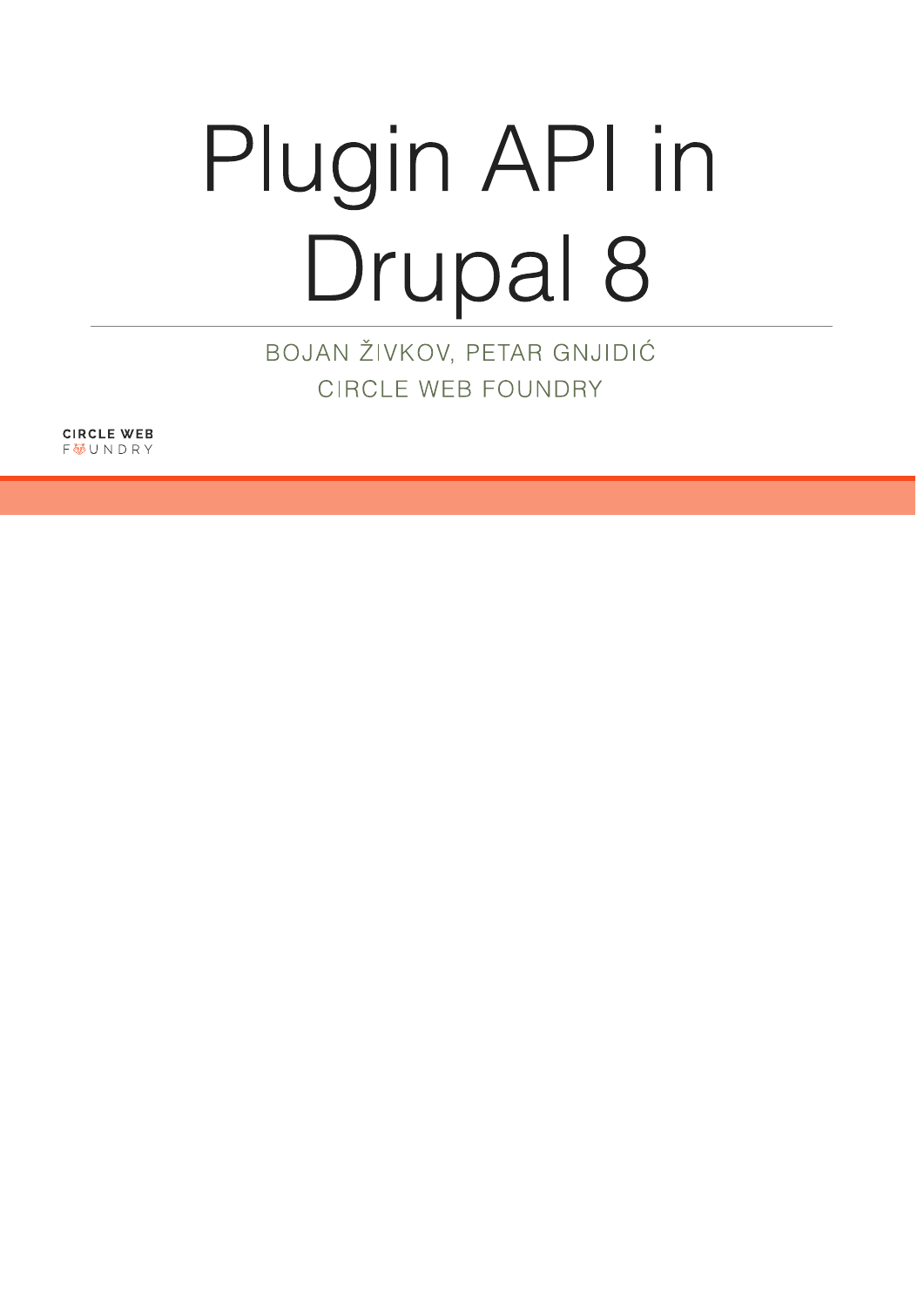- · What Are Plugins?
- · What is a plugin manager?
- · Plugin discovery
- · Plugin factories
- · Demonstration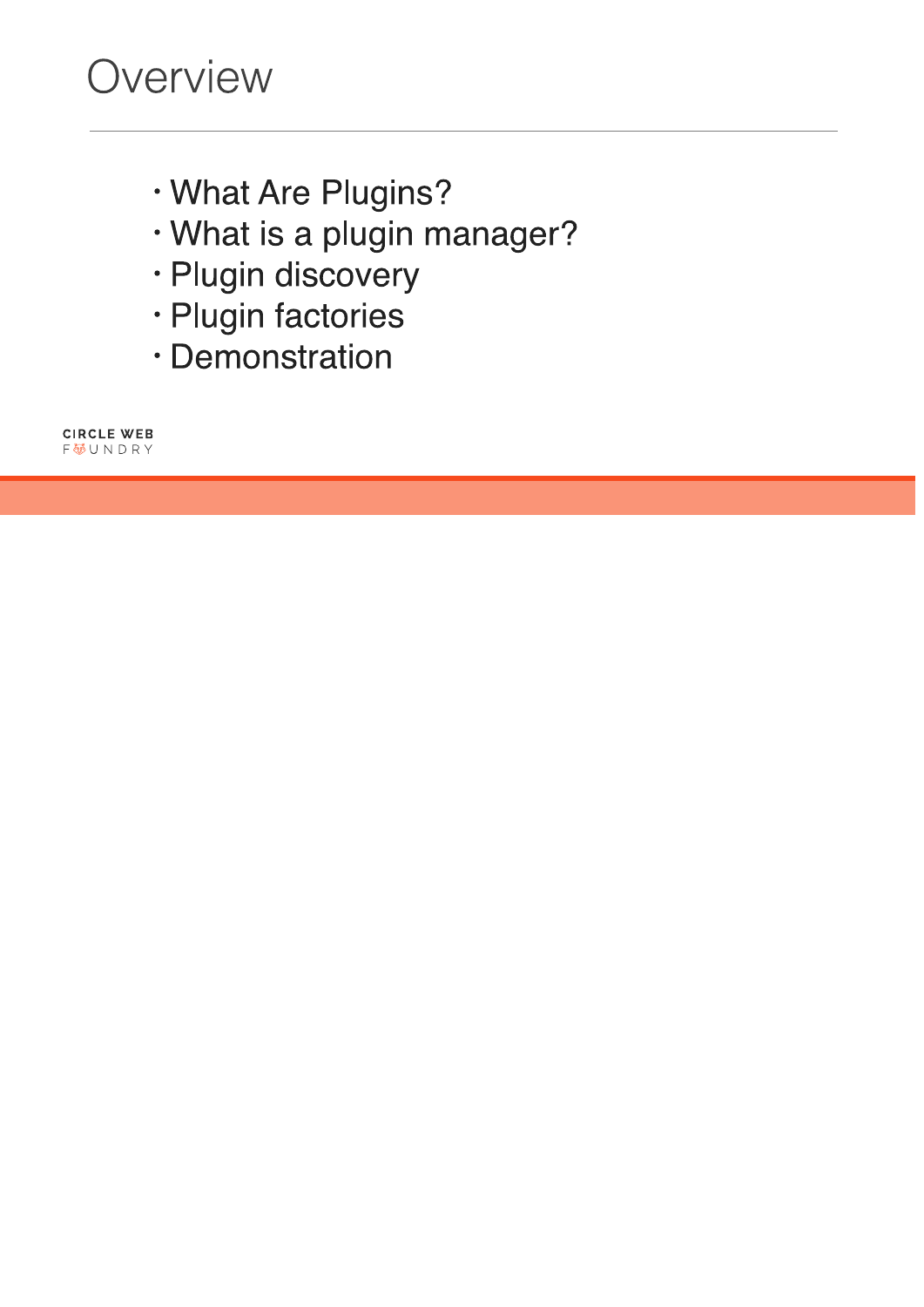The basic idea of plugins is to allow a particular module to provide functionality in an extensible, object-oriented way.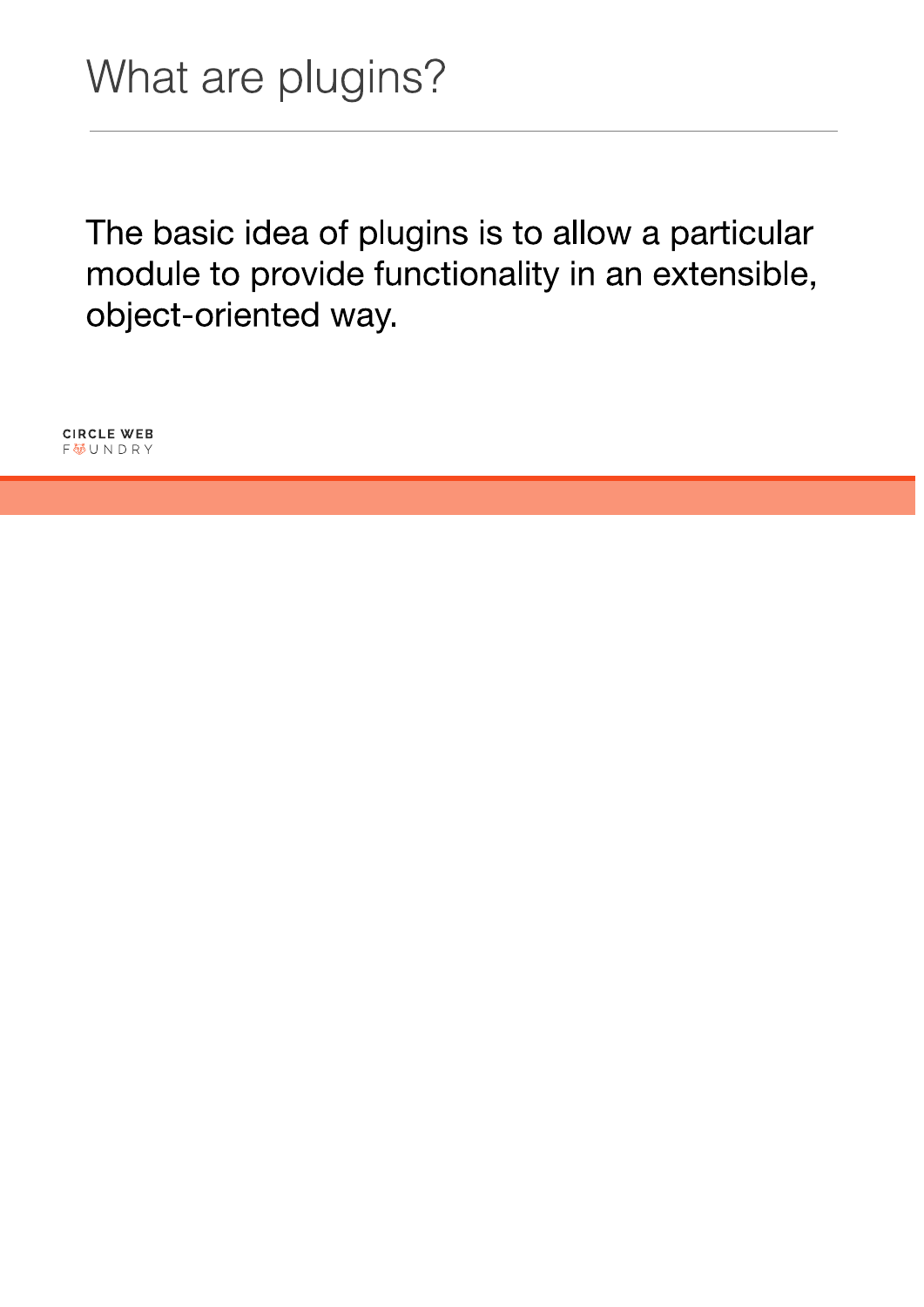Plugins are an OO replacement for info hooks and any hook associated with an info hook. At the same time, they provide a much more robust mechanism for replacement of logic, which is something we could not do previously. With plugins, you can actually swap a class for a particular plugin and run completely different code than what core or a contrib module provided, which is incredibly useful.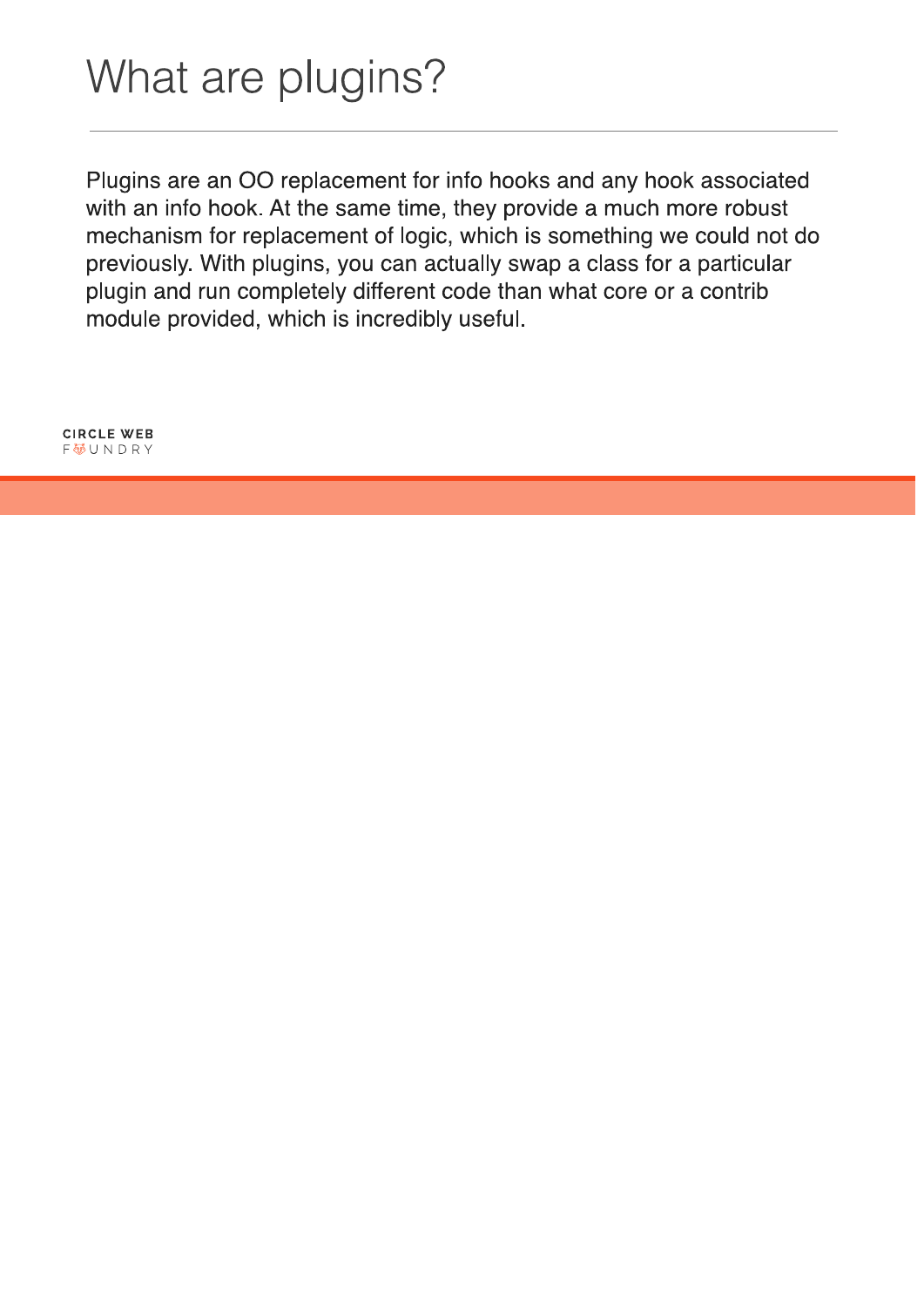## What are plugins?

- · Blocks
- Image manipulation effects
- · Field types, field widgets, and field formatters
- · Items in a navigation menu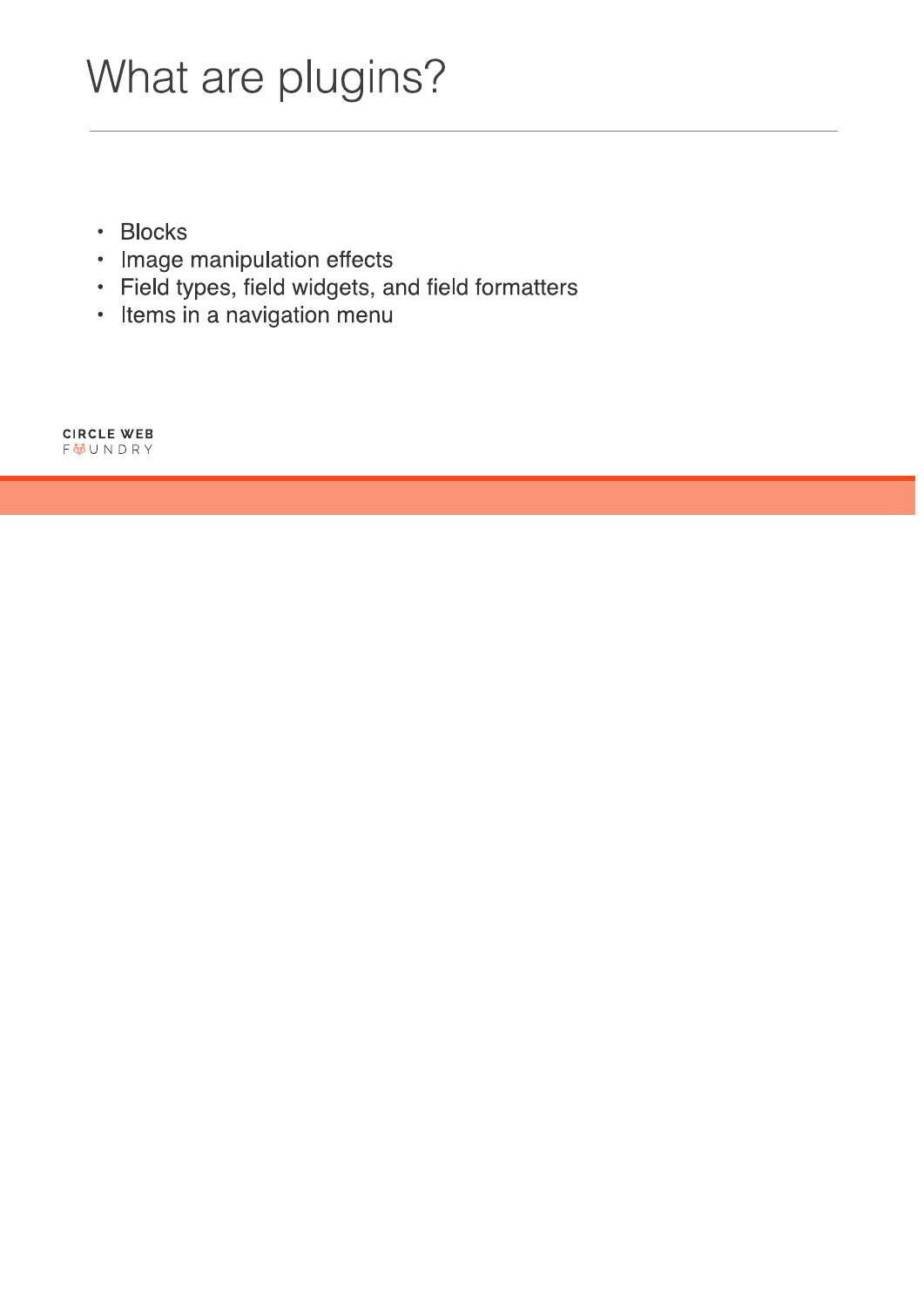## What are plugins?

- Plugins are reusable bits of functionality that are configurable, reusable, and do exactly one thing.
- Plugins are PHP classes that implement a defined interface.
- Creating new plugins requires knowledge of PSR-4, Annotations, and sometimes Dependency Injection and Service Containers.
- Plugins types are defined and managed by a plugin manager.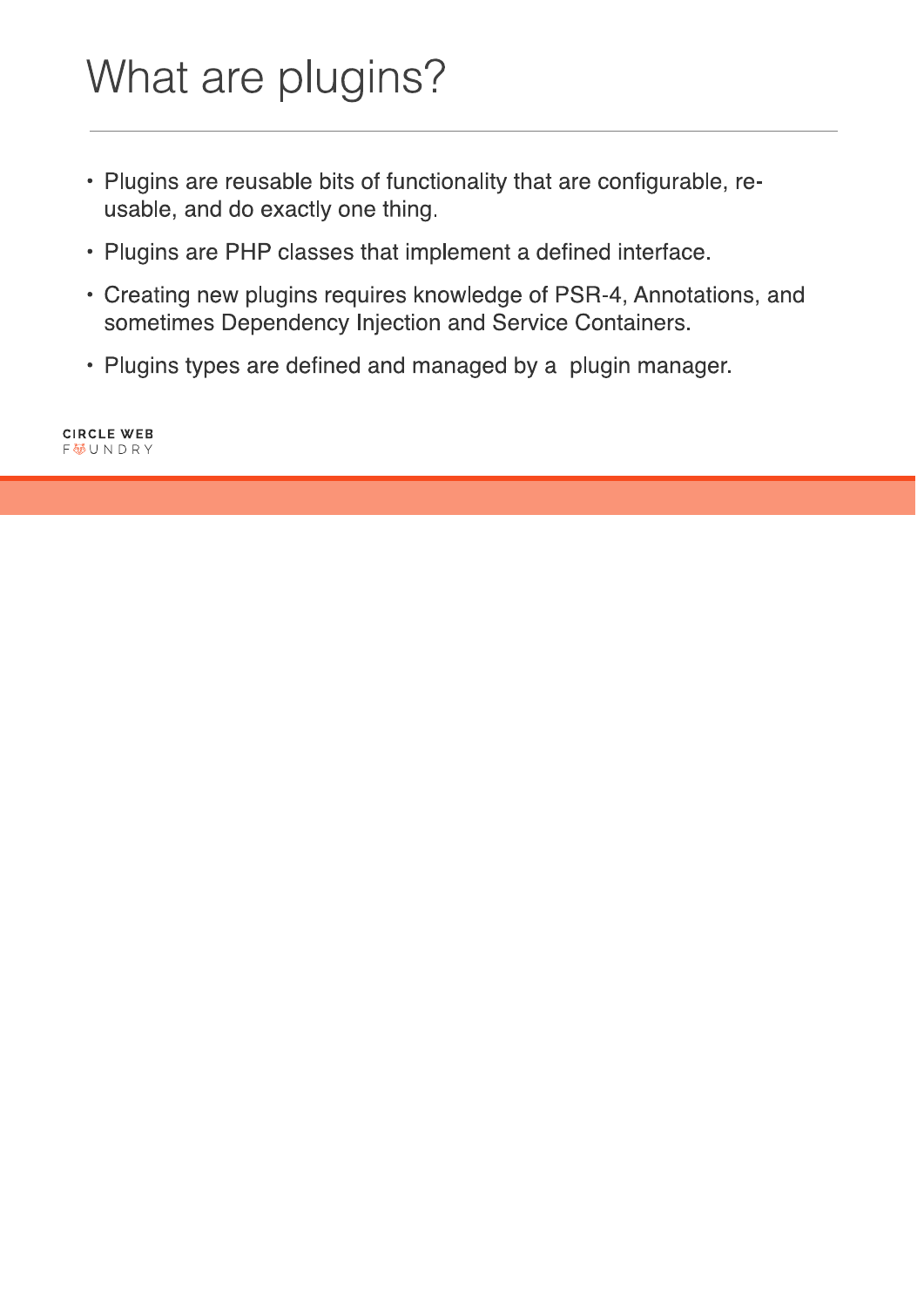### What are plugins?

There are several things a module developer may need to do with plugins:

- Define a completely new plugin type
- Create a plugin of an existing plugin type
- Perform tasks that involve plugins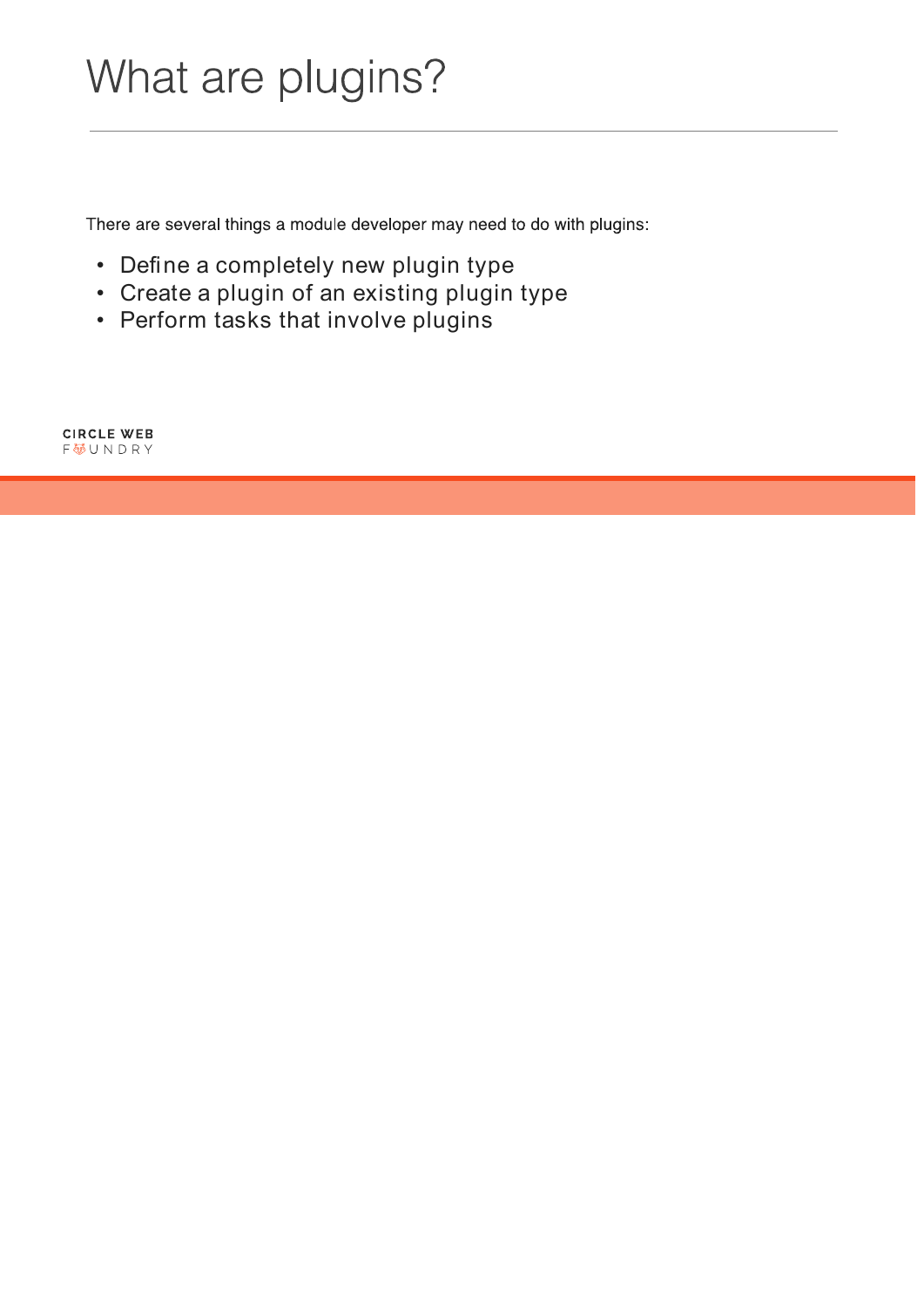Each plugin type is managed by a plugin manager service, which uses a plugin discovery method to discover provided plugins of that type and instantiate them using a plugin factory.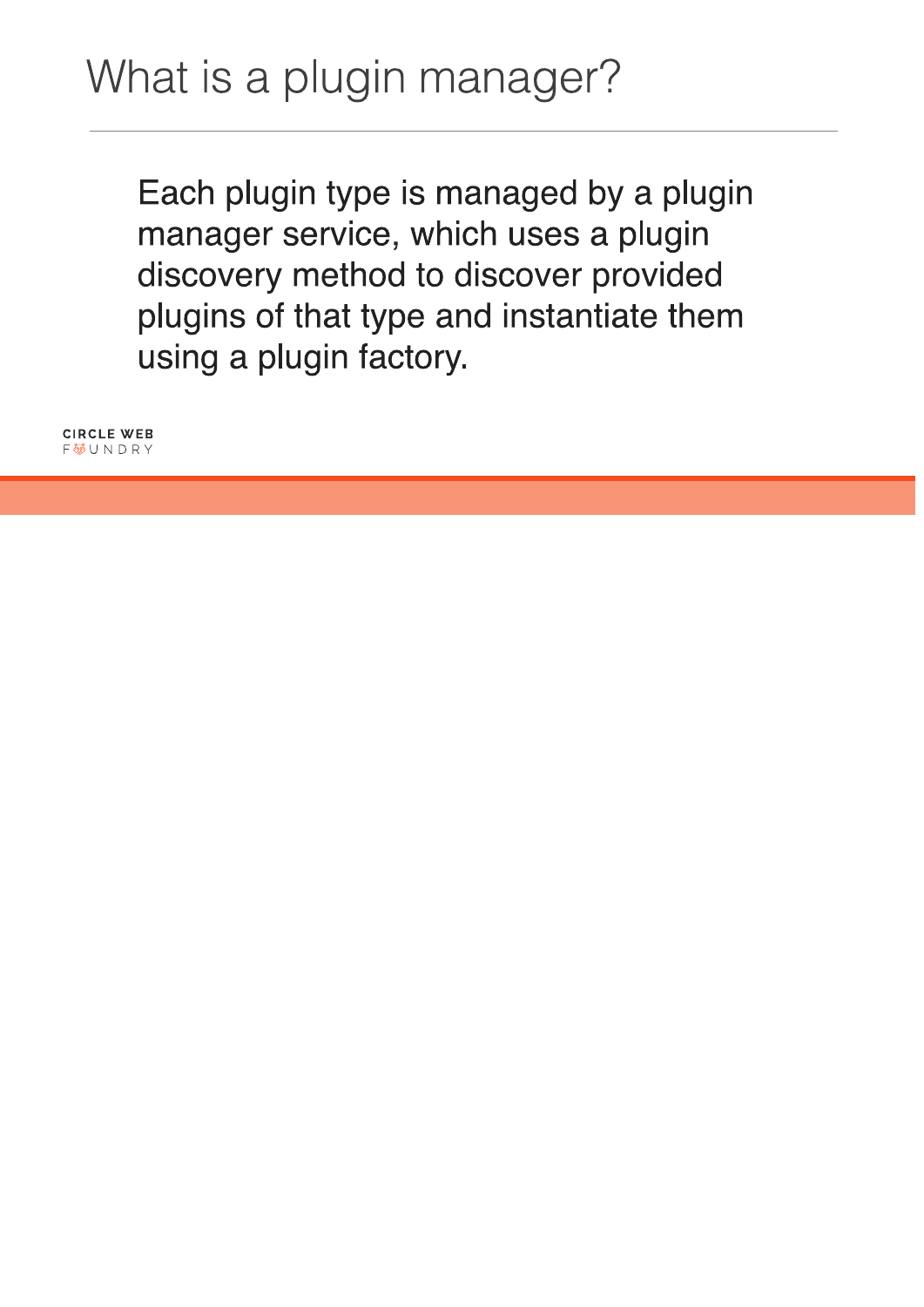A plugin manager describes how plugins of a given type will be located, instantiated, and generally what they'll do.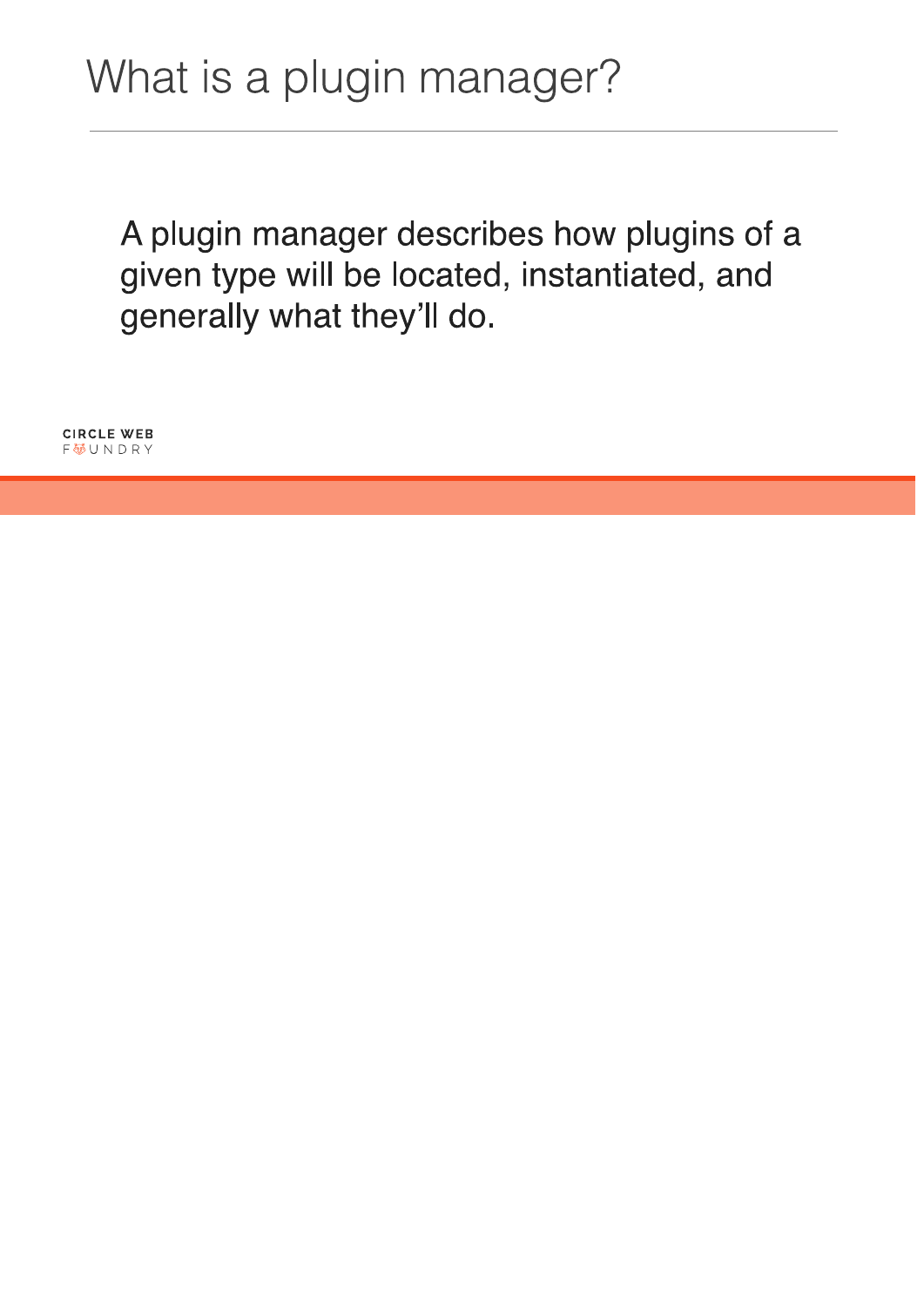Plugin Discovery is the process of finding plugins within the available code base that qualify for use within this particular plugin type's use case.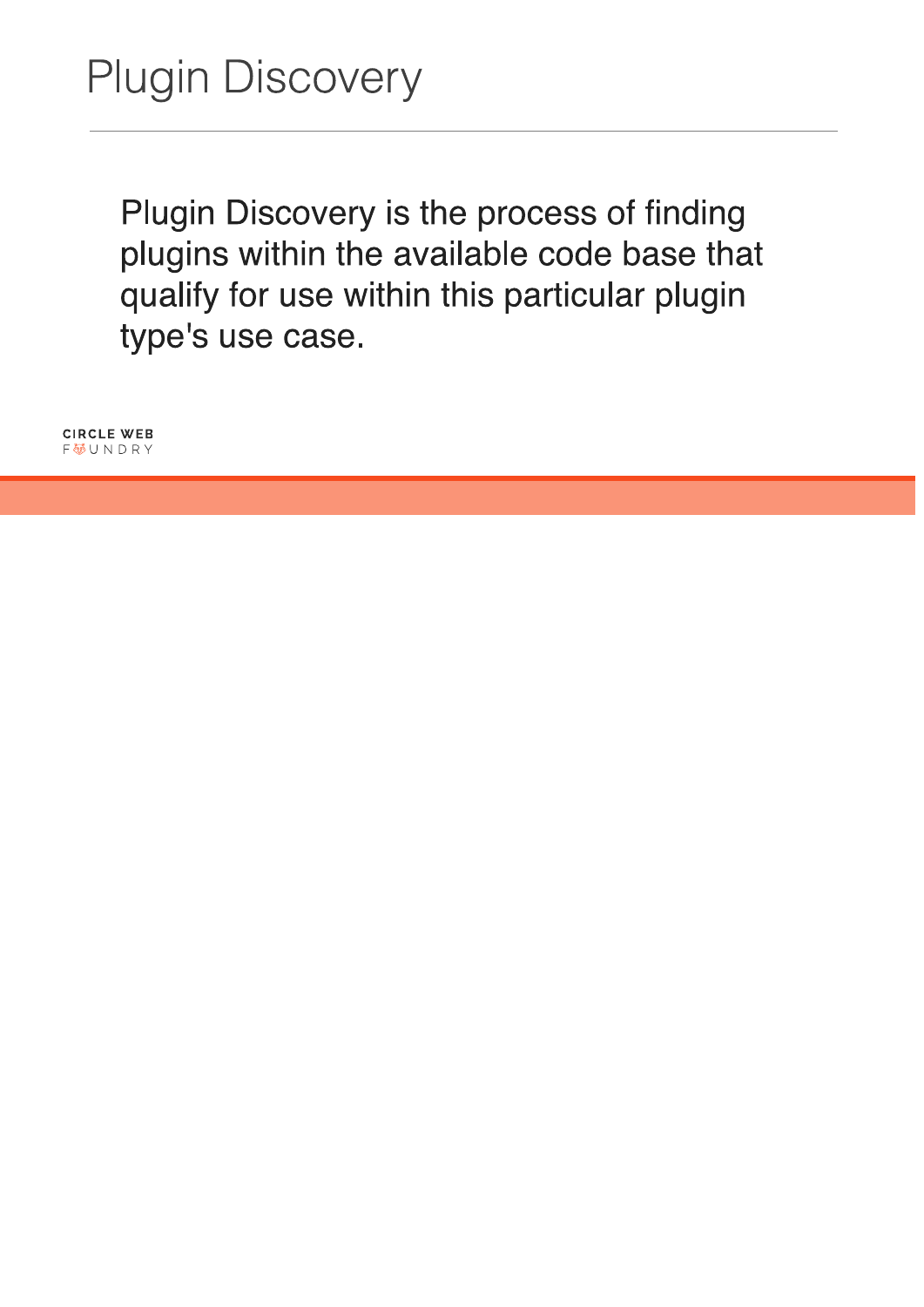# **Plugin Discovery**

- Annotation: Plugin classes are annotated and placed in a defined namespace subdirectory. Most Drupal Core plugins use this method of discovery.
- Hook: Plugin modules need to implement a hook to tell the manager about their plugins.
- YAML: Plugins are listed in YAML files. Drupal Core uses this method for discovering local tasks and local actions. This is mainly useful if all plugins use the same class, so it is kind of like a global derivative.
- Static: Plugin classes are registered within the plugin manager class itself. Static discovery is only useful if modules cannot define new plugins of this type (if the list of available plugins is static).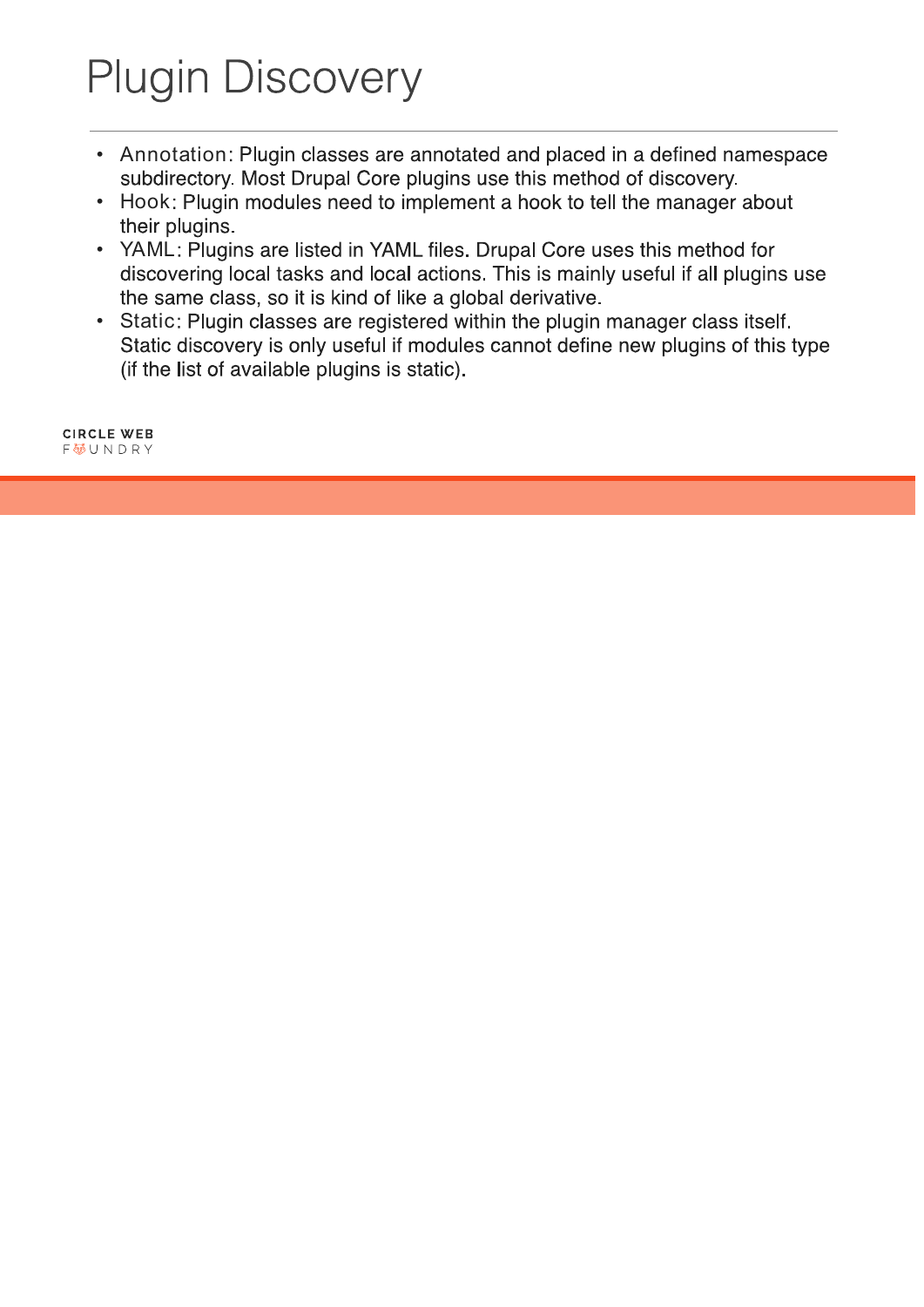The Factory is responsible for instantiating the specific plugin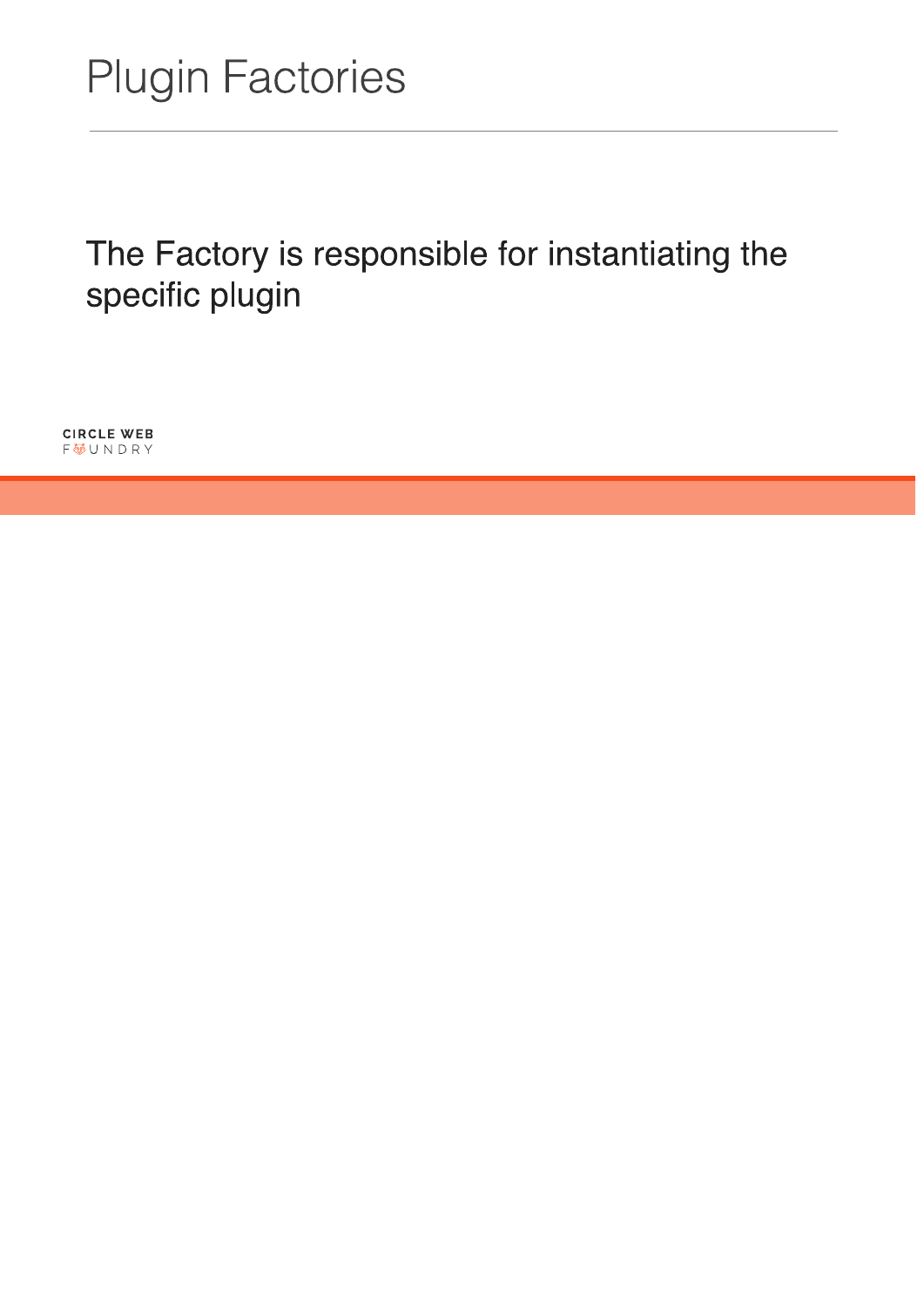```
namespace Drupal\drupalzoo;
use Drupal\Core\Plugin\DefaultPluginManager;
use Drupal\Core\Cache\CacheBackendInterface; 
use Drupal\Core\Extension\ModuleHandlerInterface; 
class DrupalZooManager extends DefaultPluginManager { 
     public function __construct(\Traversable $namespaces, CacheBackendInterface $cache_backend, ModuleHandlerInterface
$module_handler) { 
     parent::__construct('Plugin/Cat', $namespaces, $module_handler, 'Drupal\drupalzoo\CatInterface', 
'Drupal\drupalzoo\Annotation\Cat');
```

```
$this->alterInfo('drupalzoo_cats_info'); 
    $this->setCacheBackend($cache_backend, 'drupalzoo_cats'); 
     } 
}
```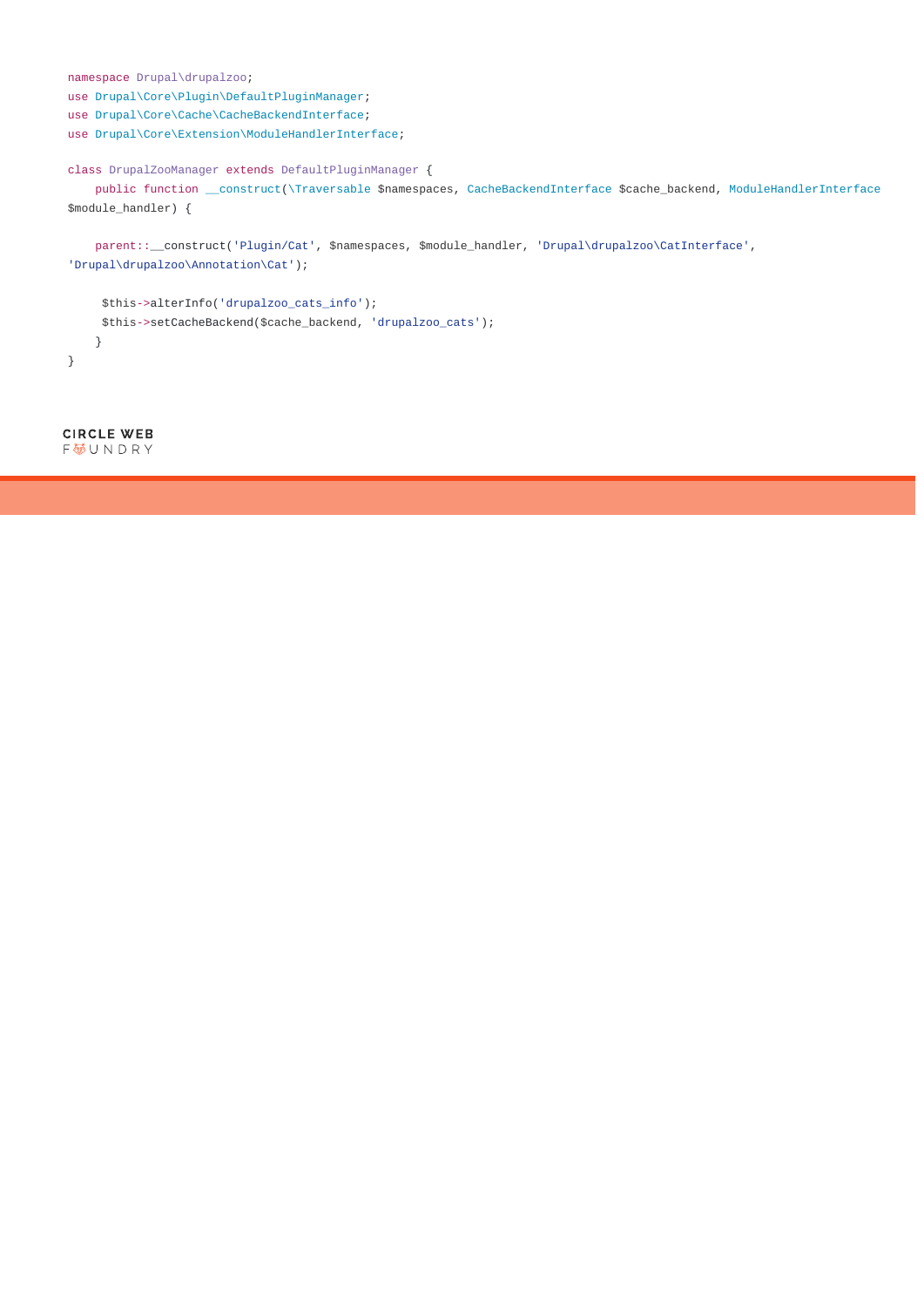namespace Drupal\drupalzoo\Annotation;

### use Drupal\Component\Annotation\Plugin;

#### /\*\*

- \* Defines a cat item annotation object.
- $\star$
- \* Plugin Namespace: Plugin\drupalzoo\Cat
- $\star$
- \* @see \Drupal\drupalzoo\Plugin\DrupalZooManager
- \* @see plugin\_api
- \*
- \* @Annotation
- \*/

#### **CIRCLE WEB** FUNDRY

#### class Cat extends Plugin {

- / \* \*
- \* The plugin ID.
- $^{\star}$
- \* @var string  $^\star$  /

### public \$id;

- 
- / \* \*
- \* The name of the cat.
- $^{\star}$
- \* @var \Drupal\Core\Annotation\Translation
- $\star$ 
	- \* @ingroup plugin\_translatable
	- \*/

#### public \$name;

- $/$  \* \*
- \* The color of the cat.
- $^{\star}$
- \* @var string
- $\star$  /

#### public \$color;

}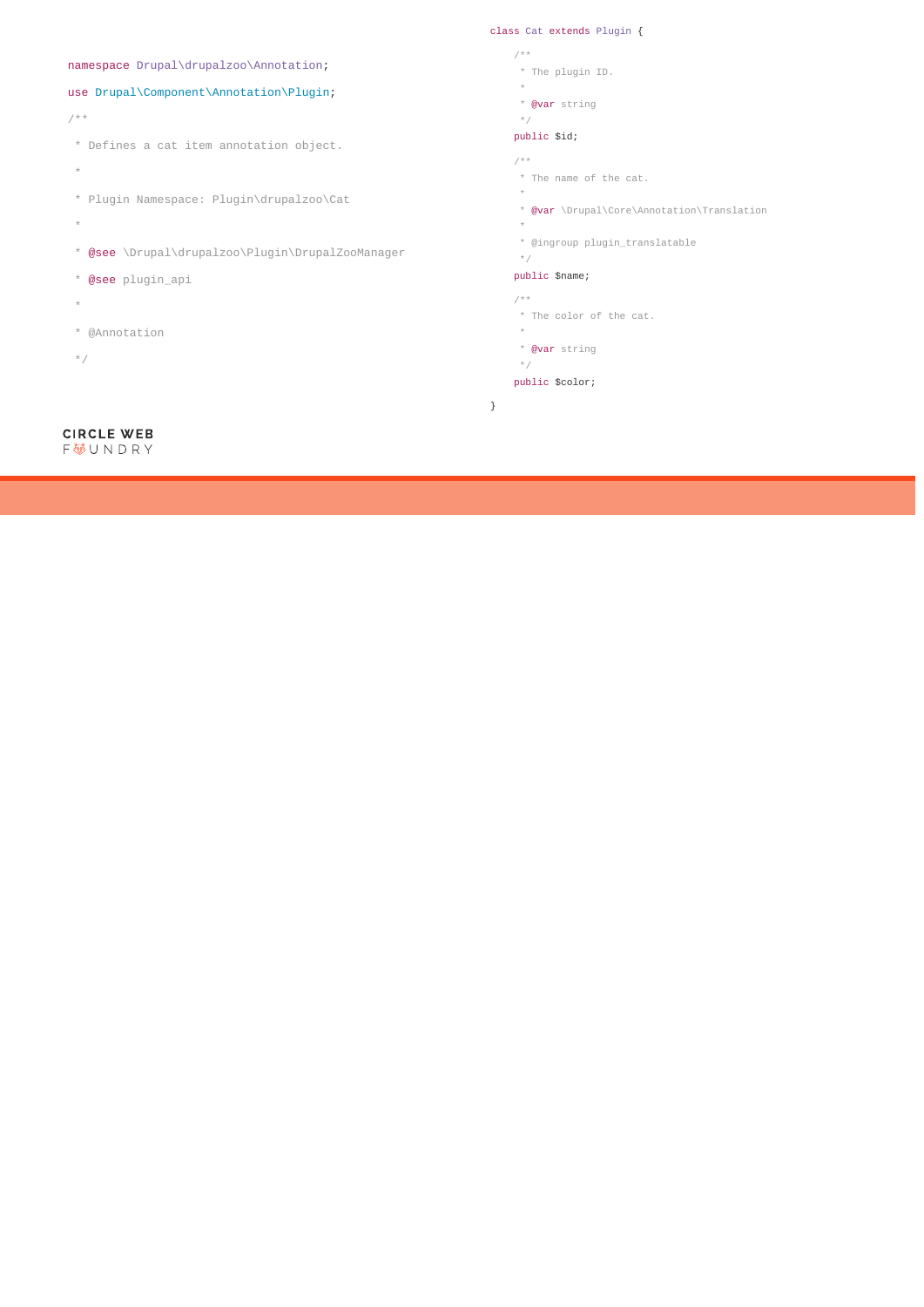```
namespace Drupal\drupalzoo\Plugin\Cat;
use Drupal\drupalzoo\CatBase;
/** 
  * Provides a 'Tom' cat. 
  * 
  * @Cat( 
 * id = "tom",* name = "Tom",* weight = 4.02,
  * color = @Translation("Blue") 
  * ) 
  */
class Tom extends CatBase {}CIRCLE WEB
F<br />
UNDRY
```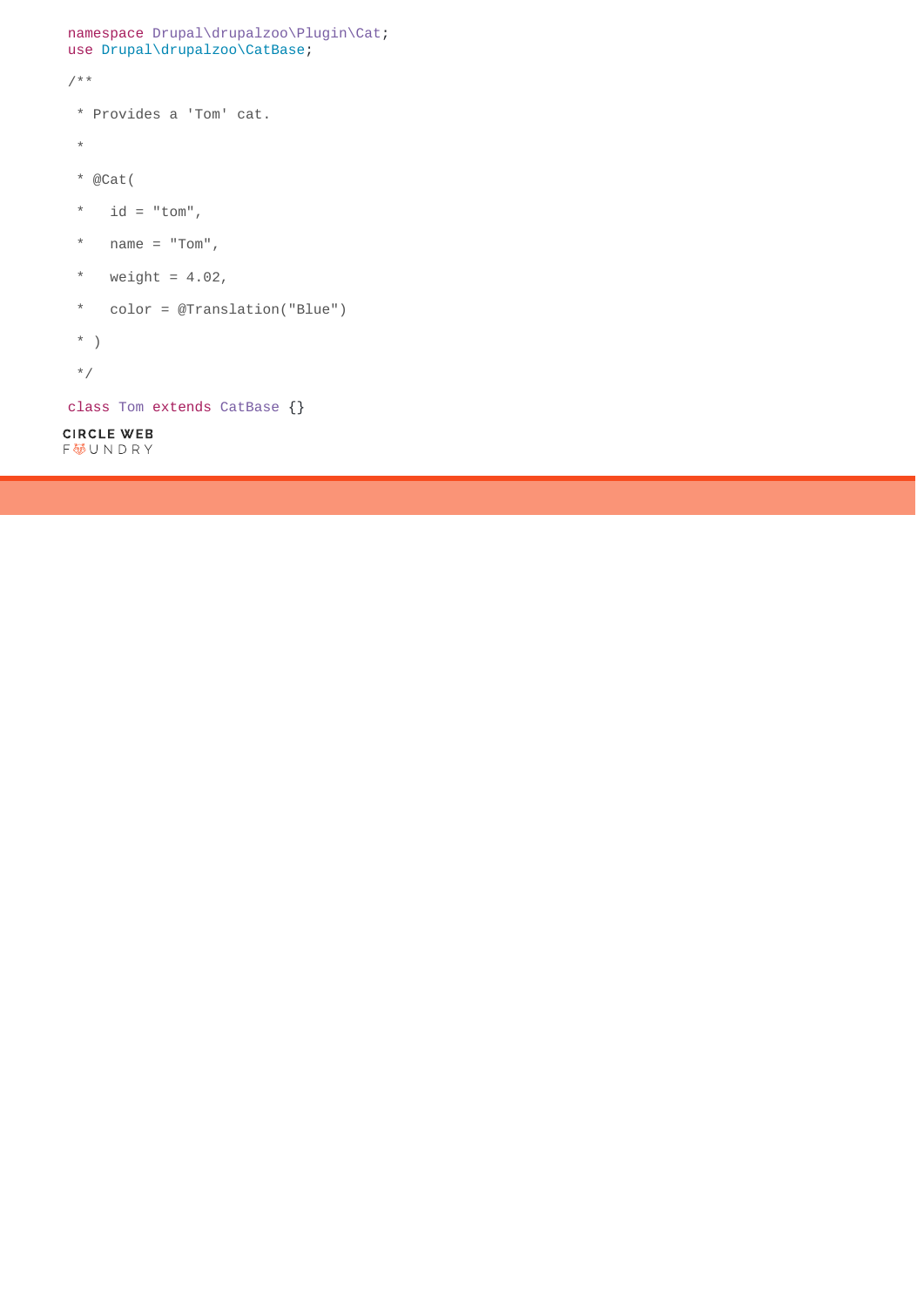```
use \texttt{Drupal}\Component\Plugin\PluginInspectionInterface}interface CatInterface extends PluginInspectionInterface {
    /\ast\,\ast * Return the name of the cat.
     \, \, \, * @return string
      */
     public function getName();
    / * *
      * Return the weight of the cat.
     ^{\star} * @return float
      */
     public function getWeight();
     /**
      * Return the color of the cat.
      *
      * @return string
      */
     public function getColor(); 
}
```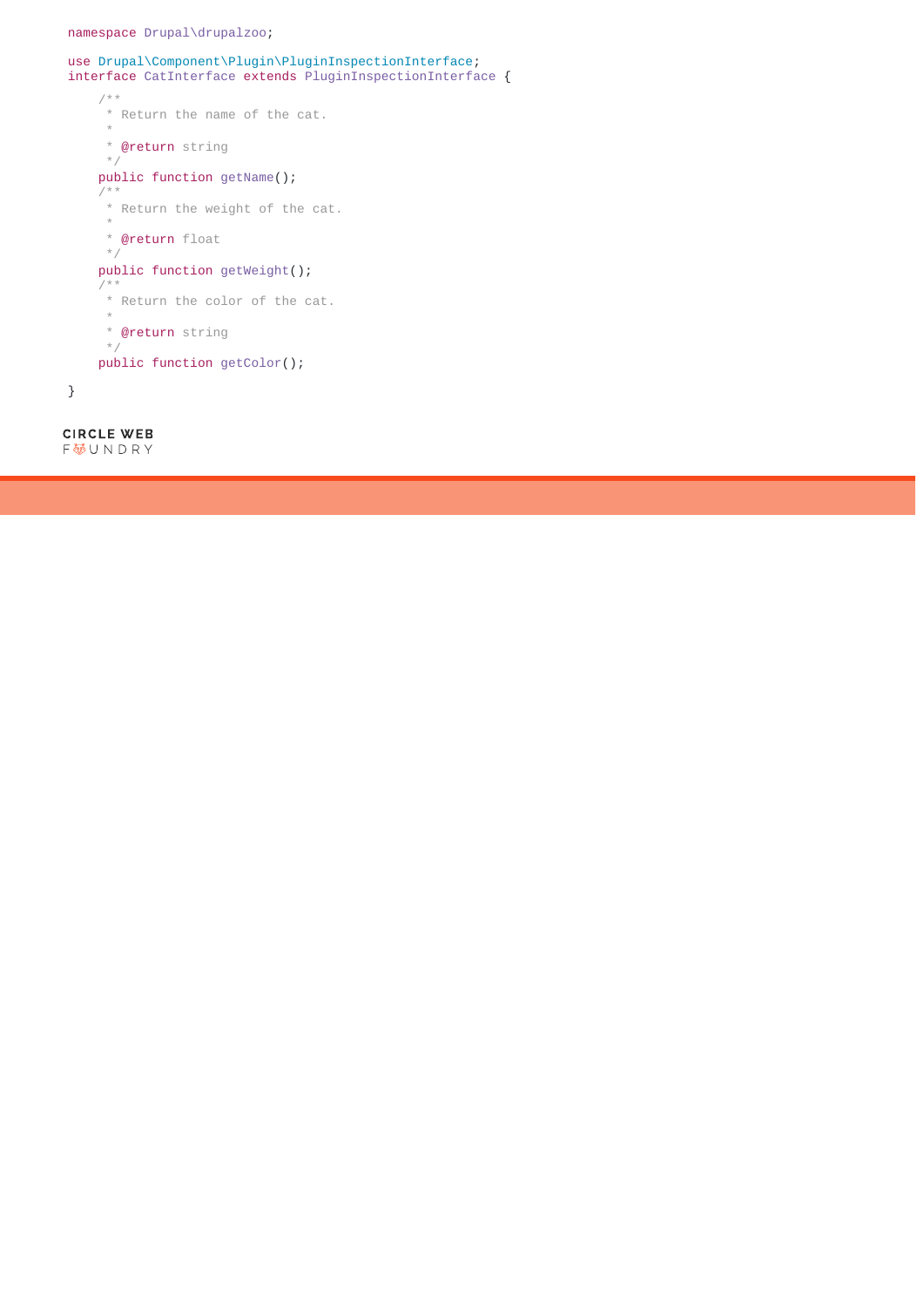```
namespace Drupal\drupalzoo;
use Drupal\Component\Plugin\PluginBase;
class CatBase extends PluginBase implements CatInterface { 
     public function getName() {
         return $this->pluginDefinition['name'];
     } 
     public function getWeight() {
         return $this->pluginDefinition['weight'];
     } 
     public function getColor() {
         return $this->pluginDefinition['color'];
     } 
}
```

```
CIRCLE WEB
FUNDRY
```